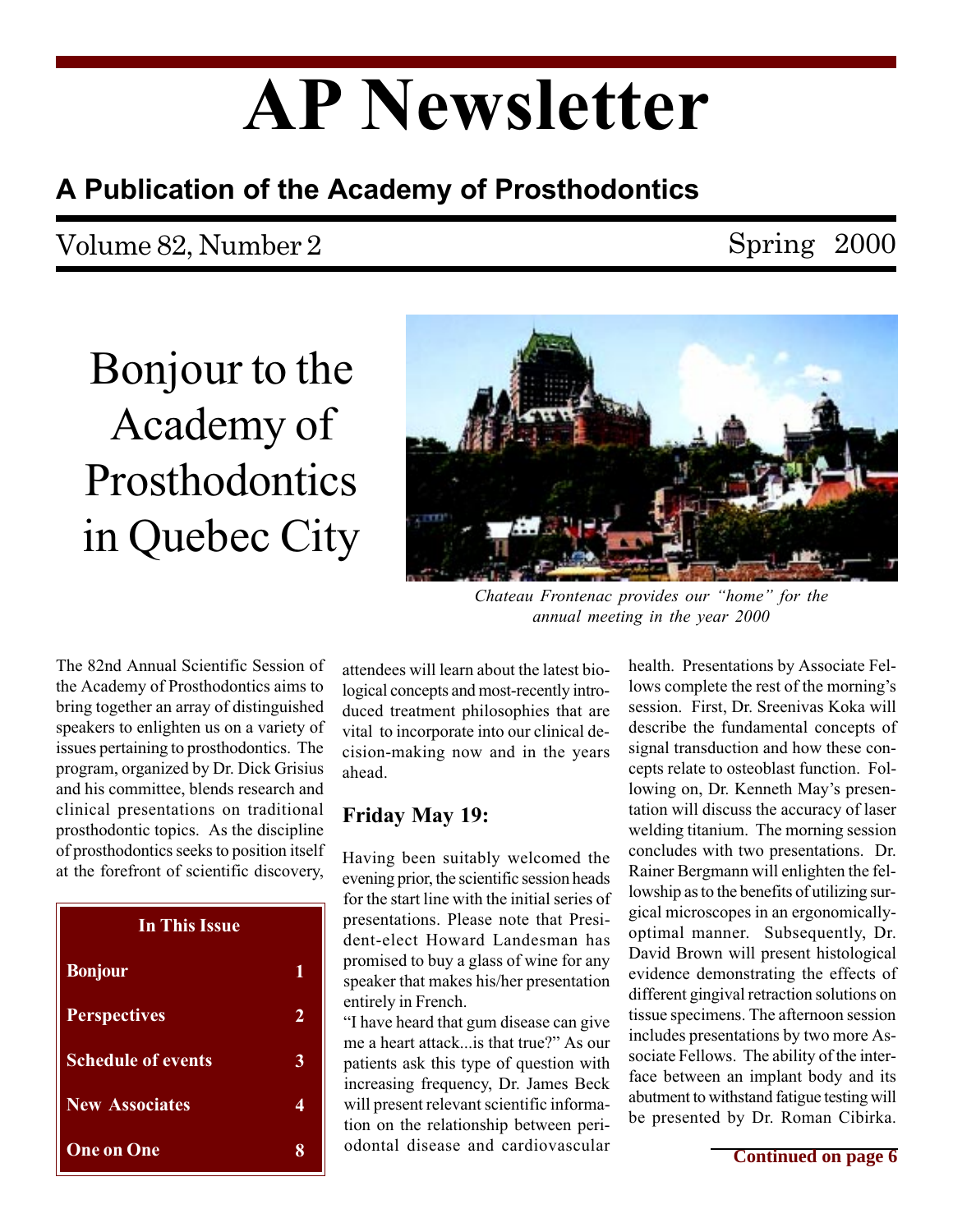### **Perspectives** from the Editor by Steven Eckert

### What do you know about Quebec City?

Susan, this weekend I have to spend some time on the newsletter. Hate to say it but I really don't have any ideas for the perspectives column. It must be writer's block, don't you think?"

"Dear, I don't want to burst your bubble, but I think that you have to be writing more than you do to be able to call it writer's block. Maybe you've just exhausted all the dreary thoughts about the future of prosthodontics, why you buy new stuff and all the other topics that you like to drone on about.

"Hey, that doesn't sound too encouraging. I need positive reinforcement if I'm going to do this job. Imagine what Shakespeare would have come up with if he didn't have the proper inspiration. You saw that movie, remember the one with him in love, inspiration made Will into the writer that we all know.

Steve, it might be time for a reality check, sorry to say it but you ain't no Shakespeare.

"Sure I know that, I'm just talking about inspiration to write my little column. I just can't think of a brand new subject that is begging for discussion. What should I talk about in this next newsletter?

Look, the meeting is coming up, why not talk about the location? We're going to Quebec City, say something about it!

"I've never been there, what should I say?"

"Well, not knowing what you're talking" about has never stopped you before.

"Watch it!"

Do what you tell your residents to do, look it up. Check the Internet to see what you can find out. Look in the encyclopedia, read a travel book. Do I have to do this for you?"

That evidence stuff works at work but it means investigation, analysis, and thought, maybe I can just wing it. I guess I do know something about the area. It's in Canada and we've been there before. Sort of like a cooler United States with different money. I really like those coins with the funny names, you know, the loonies and the toonies...we've got a drawer full of them, with the exchange I think that it is worth a few bucks.

That should fill up a paragraph. You still have to come up with something substantial. Talk about the geography, the food, the people, there must be something that you can talk about.

Good idea. They have a strong French influence so they must eat French food. You want fries with that?"

Ugh, you better be able to do better than that.

Yea, I can do better than that. The French eat all sorts of parts that we throw away. Hearts and kidneys and livers and stuff. They found a way to make it all taste delicious. Raw meat with a little Worcestershire sauce and voila, you're eating French! They have great wine to go along with every meal. Heck, I think that you drink wine with the French toast that you eat for breakfast but I don't know if it is white or red?"

Steve, we were in France a couple years ago, it must be similar. What did we eat then?

I remember, we ate gelato at least twice each day, I put on about 8 pounds in that week. Had those thin pizzas for lunch and paella for dinner almost every day and, like I said before, wine, wine, wine all the time.

Great, you make yourself sound like a drunken glutton. And, by the way, the paella is bouillabaisse.

"What?"

#### **Continued on page 3**

**The Academy of Prosthodontics Newsletter is Published Triannually by** 

**The Academy of Prosthodontics** Send Address Changes to Dr. Gary Rogoff

Deadline for next issue Sept. 1,2000 Dr. Steven E. Eckert Editor Mayo Clinic W4B 200 1st Street S.W. Rochester MN 55905 (507) 284-2951 Telephone (507) 284-8082 Fax seeckert@mayo.edu

| Dr. Gary Rogoff                   | Secretary/             |
|-----------------------------------|------------------------|
| 49 Bishop Road<br>Sharon MA 02067 | Treasurer              |
| (617) 426-6011 Telephone          |                        |
| (781) 784-9114 Fax                |                        |
| garyrogoff@aol.com                |                        |
| Dr. Stephen J. Reidy              | <b>Abstract Editor</b> |
| Dr. James Chandler                | <b>Outreach Writer</b> |
| Dr. Donna Dixon                   | Staff Writer           |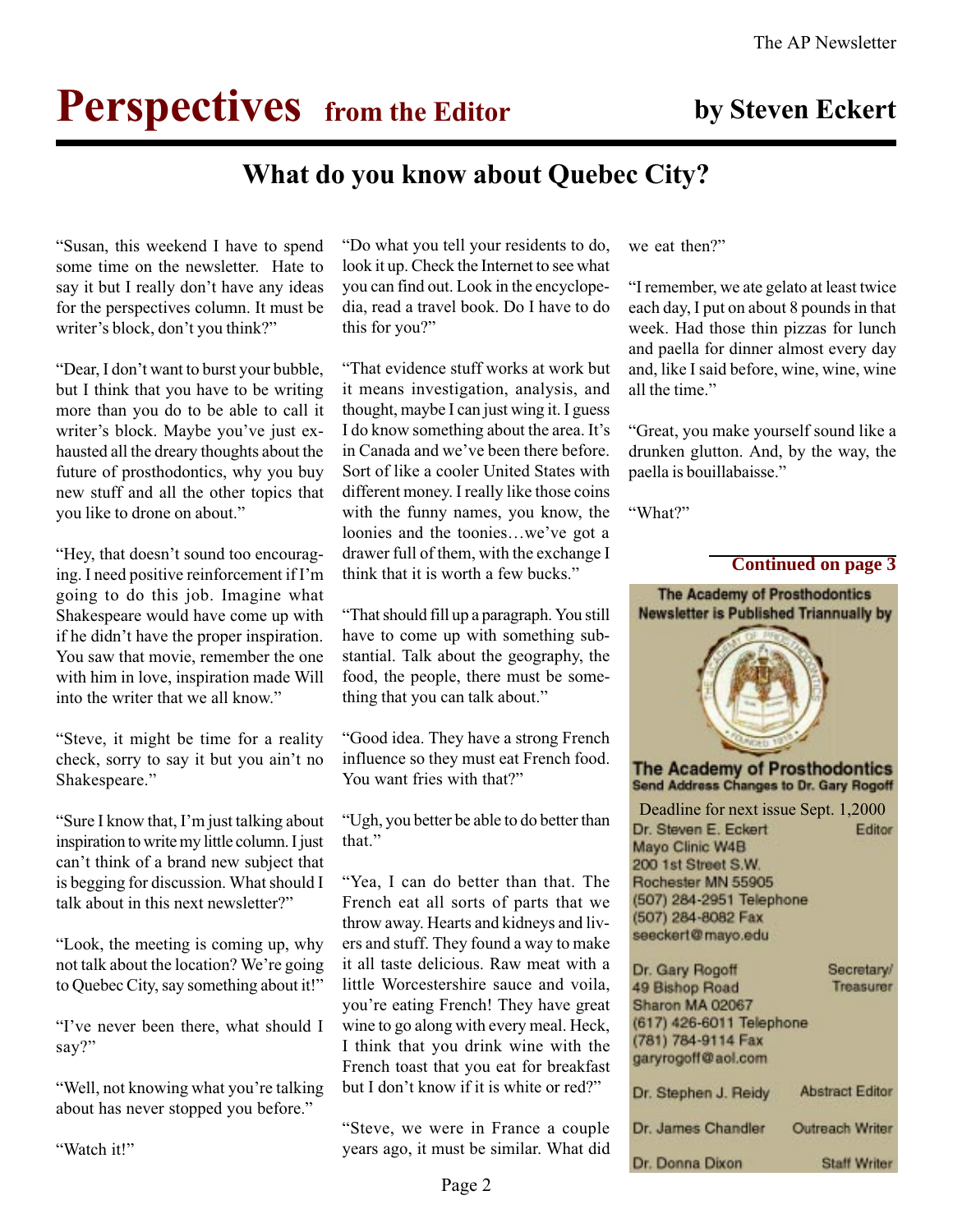## Schedule of Events

|                  | <b>Thursday</b><br>May 18          | Friday<br><b>May 19</b>                                                                                             | <b>Saturday</b><br>May 20                                                     | <b>Sunday</b><br>May 21                                                                 | <b>Monday</b><br>May 22                                |
|------------------|------------------------------------|---------------------------------------------------------------------------------------------------------------------|-------------------------------------------------------------------------------|-----------------------------------------------------------------------------------------|--------------------------------------------------------|
| <b>Morning</b>   | <b>Executive Council</b>           | Get Acquainted<br><b>Breakfast</b><br><b>Scientific Session</b><br>Spouse and<br>Companion<br>"Quebec City<br>Tour" | <b>Scientific Session</b><br>Spouse and<br>Companion<br>"Countryside<br>Tour" | <b>Scientific Session</b><br>Spouse and<br>Companion<br>"Introduction to<br>Watercolor" | <b>Scientific Session</b>                              |
| <b>Afternoon</b> | <b>EBD</b> Callibration<br>Session | Luncheon<br><b>Scientific Session</b><br><b>Business Meeting</b><br>Associates<br>Meeting                           |                                                                               | Life Fellow and<br><b>Associate Fellow</b><br>Luncheon                                  | <b>Business</b><br>Luncheon<br><b>Business Meeting</b> |
| <b>Evening</b>   | Welcome<br>Reception and<br>Dinner | "Mystery"<br>Gourmet Dinner                                                                                         | Les Folies de<br>Paris                                                        | Reception and<br>Installation<br>Banquet                                                | Planning for 2001                                      |

#### **Perspectives Continued from page 2**

"Eh! You're talking about Canada."

Eh?

"Right! That's the way that they say it."

"Huh?"

"Buckle down or you'll never get this thing written! Anything else you want to say about the food?"

Well, there is this stuff that is called sweetbreads but when you get it, nothing looks like a coffee roll. Seems more like deep fried cheese curds if you ask me. I wonder what is in these things.

Trust me, you are better off not knowing.

"Okay, I'll take your word for it, you are the dietitian. Maybe I should mention the hotel; it sure looks nice in the brochure. I hear it used to be a castle, guess that means that you'll treat me like a king."

"You bet, your highness." (Unfortunately this statement was delivered with a distinct lack of enthusiasm)

Well, this filled out the column pretty well."

Sure, and after reading this drivel the Academy members will never again complain about your normal dreary comments."

### AP Foundation

Contributions and Memorials should be made to the Academy of Prosthodontics **Foundation** and sent to:

> Dr. Donald C. Kramer Secretary/Treasurer

3622 Robinson Road Missouri, TX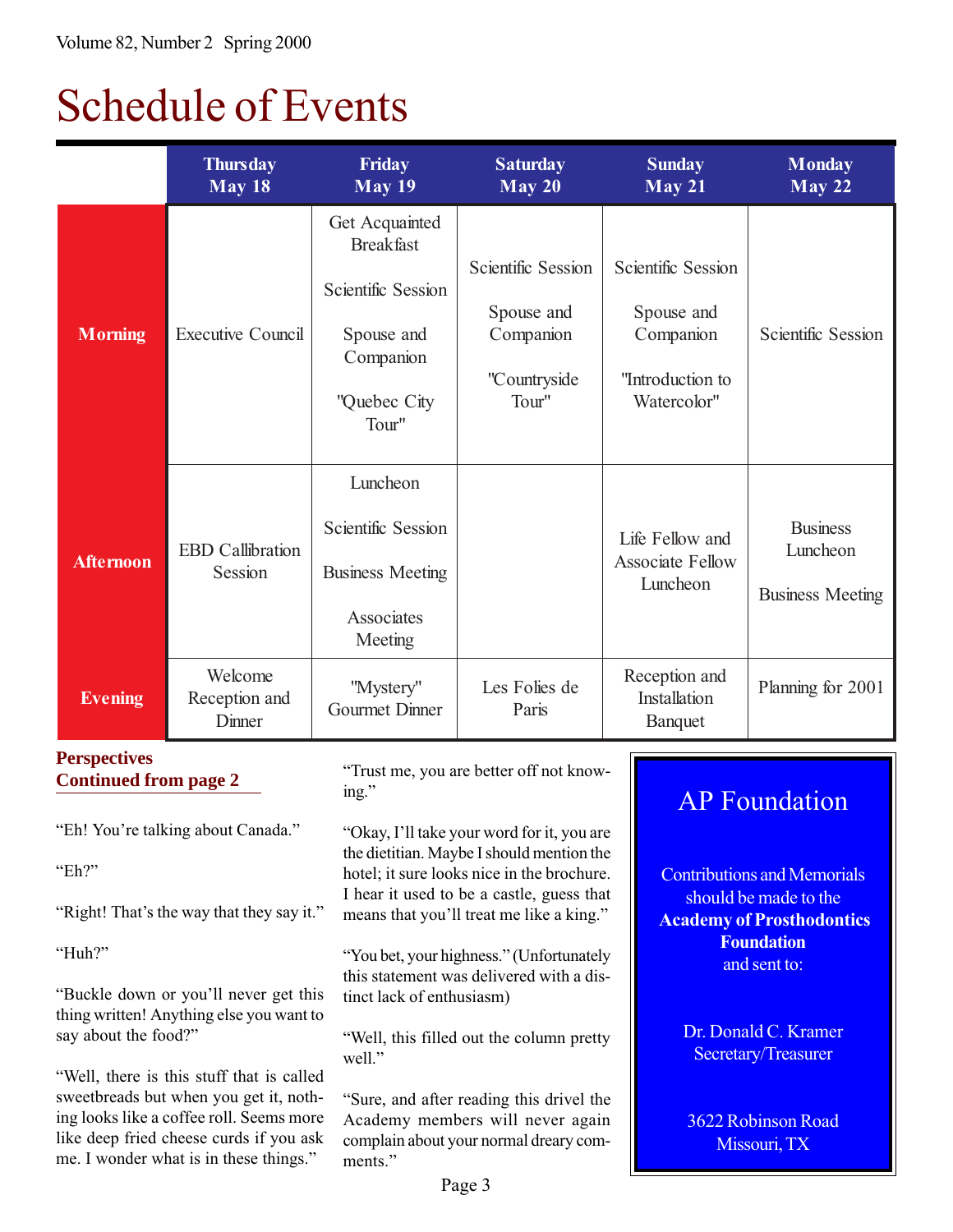## Secretary-Treasurer Notes by Gary Rogoff

#### Larry Brecht

I just returned from the American Academy of Restorative Dentistry meeting in Chicago where John Kois was speaking. He showed a slide with a quote from Baudelaire that roughly translated into a person who really enjoys what he is doing is essentially doing it all the time...when he is working, playing or relaxing, it all seems that it is wrapped up around our profession. As a maxillofacial prosthodontist with a full-time practice, as the Director of a program at the Institute or Reconstructive Plastic Surgery at NYU and as a Director of Maxillofacial Pros at NYU College of Dentistry, there really aren't many free hours left in the week to help make me a very "well-rounded" individuals. I guess each day, I just hope to try my best to do my best.

In my "spare time" I enjoy sharing some time with my spouse Bernadette (who was raised in Brighton, England and Santa Barbara, California) and my three daughters - Katharine (age 12), Olivia (age 9) and Sarah Elizabeth (age 5). They are three very darling, strong willed and charming kids that keep us going. I also serve on the Board of Directors of their elementary school in Greenwich, Connecticut. All that I have become I feel is directly due to the encouragement of Bernadette and her ability to help me keep the proper prospective.

My free time is also given to serving on Board of Directors of the children's charity, Forward Face, an organization that serves the needs of families with kids

with facial deformities. We are active in pushing legislation for the insurance coverage of craniofacial conditions and all phases of care required to treat the deformities, including dentistry.

Personally, I was born and raised in New York and attended Columbia College and NYU College of Dentistry. Following NYU, I went on to Brigham and Women's Hospital and the Harvard School of Dental Medicine, a period I considered to be my "professional finishing school". The experience of the Harvard Medical Complex was incomparable and indelible.

I have been blessed with some excellent mentors in my professional life, namely Jonathan Ferencz and Frank Panno. I consider them my professional father and grandfather, respectively. They serve all of the requirements of being mentors, as well as being two of the finest human beings I have had the good fortune to share my life with.

I am passionate about things American (except cars). I enjoy listening to American composers of the 20th century (especially Aaron Copland and Samuel Barber) which are always on at home or when I am in my car. I love American artists, especially those in the period from 1900 to 1950, and most notably, Thomas Hart Benton, John Steuart Curry and Grant Wood, (the so-called "Regionalists"). While I commute by train each day to New York City from Connecticut, I am usually found reading an historical biography. I am fascinated by the American experiment and the evolution of our society. I lament the sense of the loss of community that I sense is slowly creeping into our lives as we retreat into the "online" "virtual" world, rather than the real world of the "front porch" or "stoop" as it was known in Brooklyn.

I enjoy running to stay in shape as well as walks along the nearby beaches of Long Island Sound with my daughters and our chocolate lab retriever, Sally.

My research interests are in early cleft palate intervention (nasoalveolar molding), cartilage molding and the pediatric application of osseointegration.

In summary, I guess I find it hard to speak about myself and consider myself a fairly simple, conservative-minded hard-working kinda guy who hopefully is looking out for the people around me.

#### Ana Diaz-Arnold

I grew up in Indianapolis, Indiana. I am the middle child and only dentist in the family. My parents are retired pharmacists. I met my husband Mark in high school. He is a Professor of Chemistry at the University of Iowa and we have 3 sons: Ryan 11, Kevin 8, Jason 4 and one female dog (Spice). The boys keep me busy with scouting, ice hockey, basketball, baseball and soccer. I like to read and try to exercise if I ever get a free minute.

I have been a full time faculty member in the Department of Family Dentistry at the University of Iowa since I finished my Prosthodontic program. This department reflects the Comprehensive Care portion of our dental school curriculum. The senior dental class is divided into four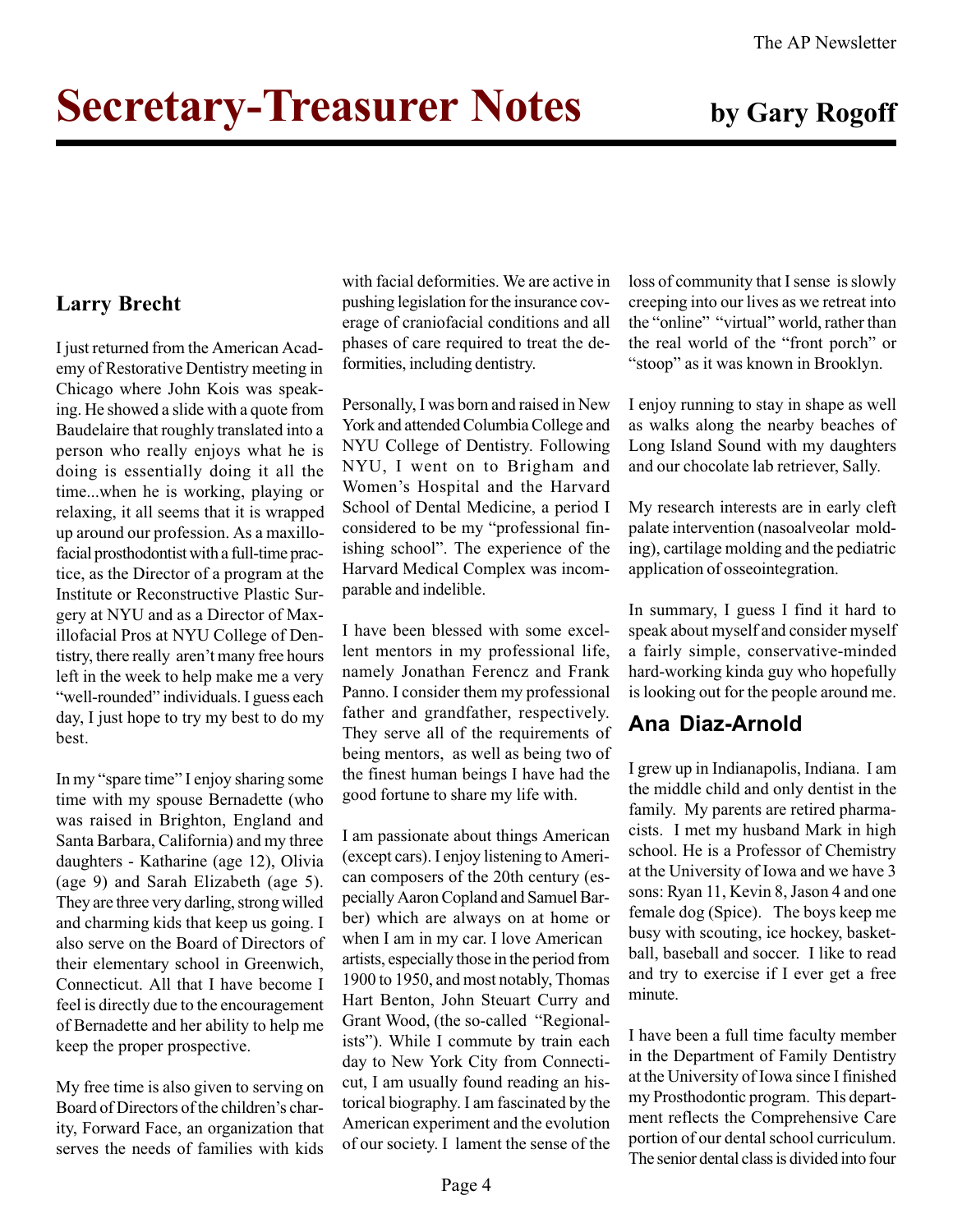groups of 18 students each. I am one of four prosthodontists that serve as group managers. The department has five prosthodontists and three other full time faculty: an endodontist, a periodontist, and a general dentist. My department houses Iowa's Advanced Education in General Dentistry (AEGD) program and I have been its director for the past three years. I participate in the Graduate Prosthodontic didactic curriculum and enjoy serving as mentor in thesis projects. My own research has focused on Dental Materials specifically adhesives. I also maintain an active clinical practice limited to Prosthodontics within Iowa's intramural practice program.

I became a prosthodontist because I enjoy seeing things come together. I like to work with other specialists and generalists to generate a plan and see it through to completion. I enjoy teaching and I feel fortunate to be able to play a role in the growth of dental and graduate students. I am lucky to be able to do this in a deparment that works together and with a sense of humor!

#### Bob Kelly

J. Robert Kelly (Bob) is a basically bicoastal fellow, making the Navy a natural initial career move following dental school in the heartland. Raised in Walnut Creek, California, he thrived as a boy developing lifelong interests from enriching exposures to science, music, outdoor living skills, and mucking around with mechanical stuff. Although it may seem a stretch to those who have known him for years, part of his youth was spent as a "weekend hippie" during the

height of happenings in the Haight Ashbury district of San Francisco. Unfortunately (for future roast purposes) a photo still exists of him wearing shoulder length hair and a yellow bandana at the Battelle Columbus Laboratories during his first post-college job as a researcher in organic photochemistry.

Awakened to dentistry by a former college roommate studying at UCLA, Bob lost the hair and interviewed at The Ohio State University where he asked about research opportunities and was told that students were discouraged from such activities at OSU (how times have changed). Undaunted, Bob maintained ties with scientists at Battelle during dental school and had his first close call with becoming a periodontist as he was invited to stay on as a resident following graduation. Instead, he joined the fleet serving first with the Marine Corps and then aboard a repair ship, USS DIXIE. At both duty stations he received influential clinical mentoring from prosthodontists who also fueled his growing interest in materials science.

Because of his research background, Bob was invited to do a tour at the Naval Dental Research Institute where he again encountered and resisted a second opportunity to enter a residency in periodontics. While fellow Harvard graduates went off to professorships and postdoctoral positions, Bob reported aboard one of the largest warships afloat, USS CONSTELLATION as its prosthodontist and later department head. Highlights of his tour aboard CONNIE included riding out storms in the Bearing Sea, rounding the Horn via Drake's passage and being shot off the ship (in an aircraft). Civilian air travel has never seemed the same since. Today, he is serving his last year in the service as Commanding Officer of the Naval Dental Research Institute.

He has been married for the past twenty-one years to the former Patrice Perry of Piqua, Ohio. Pat, who is trained in both law and chemistry, currently teaches at both the middle school and local community college level. Their only child, Sean, is happily ensconced in a science, math, and computer magnet high school. Bob, who just finished three and one half years as Scoutmaster, recently formally presented Sean and his best friend before their Eagle Scout Board of Review. The family continues to enjoy backpacking, canoeing and ski vacations (downhill and cross-country). Bob remains pretty decent on the French Horn, although Sean has far surpassed him on piano (but then Sean has a mother who makes him practice).

For stress relief, Bob frequently turns to running, free weights, and reading (currently the Harry Potter series and books by Patrick O'Brian, Richard Feynman and Thomas Cahill). Bob maintains a limited practice in fixed prosthodontics, enjoys doing his own porcelain buildups, and is looking forward to beginning a fulltime academic career mixing research, teaching and practice.

#### Tom McGarry

I moved to Oklahoma after finishing my residency to teach at the University of Oklahoma School of Dentistry. I thought of this move as a preliminary stop in my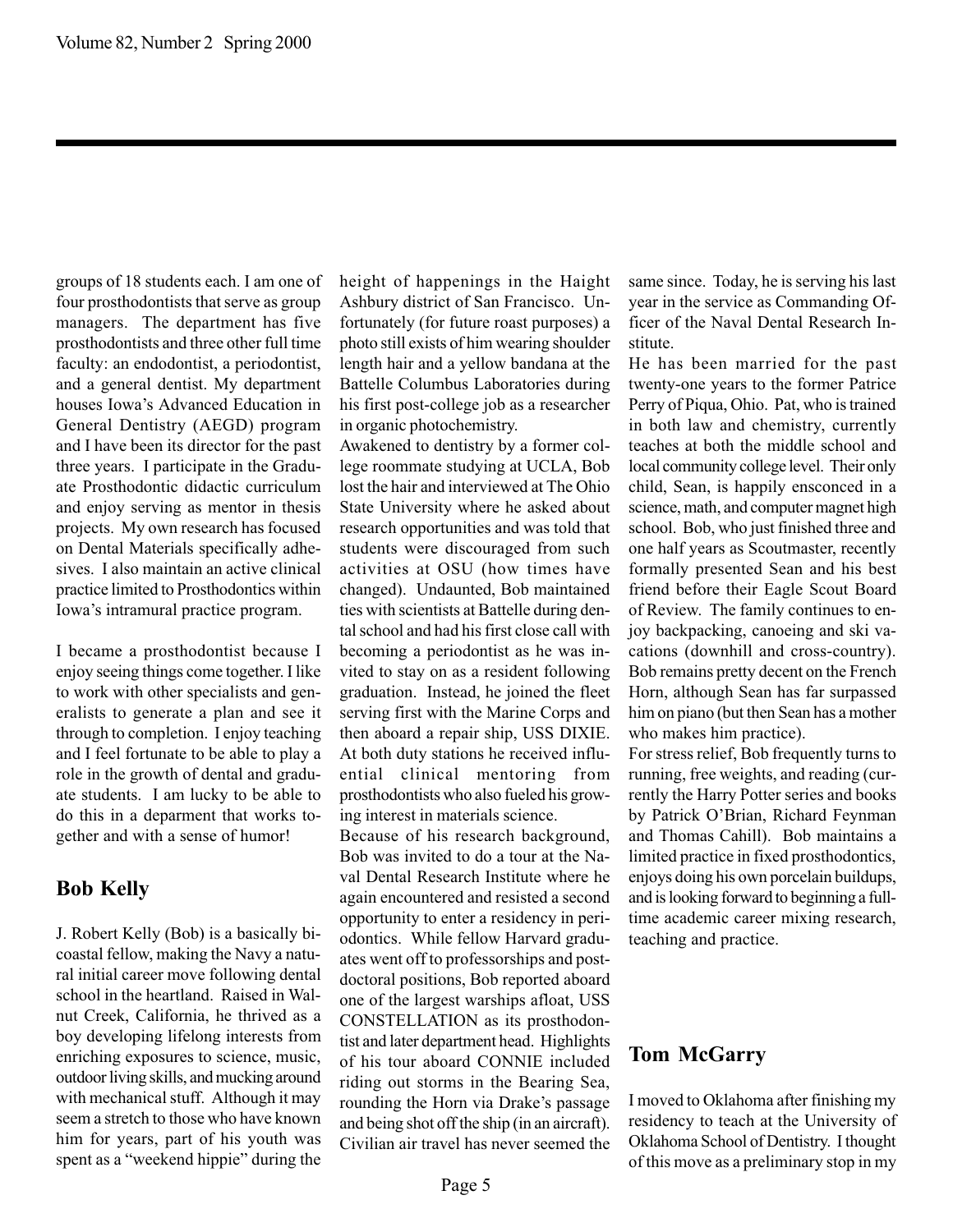#### **"Bonjour" Continued from page 1**

Completing the first day's presentation schedule, Dr. Dan Nathanson will describe the potential for restorative dental resin materials to elicit estrogenic effects.

#### Saturday May 20

This morning's session will focus on evidence-based dentistry (EBD). Once again, Dr. Rhonda Jacob and Dr. Aaron Fenton have elicited the aid of the members of the Education and Research Committee (and a few other invitees) in order to enlighten us as to how to better evaluate the scientific literature as well as how to better design future research projects. This year, the topic of "Harm" will be addressed. An introductory lecture from Dr. Jacob will be followed by small group discussion similar to the format of last year's well-received EBD forum. (For the linguistically-inclined attendees, the French words for harm are "mal" or "tort" although only one of these is good enough to eat)

#### Sunday May 21

Dr. Gary Accursi begins the session with an appraisal of implant treatment outcomes in diabetic patients. Dr. James Taylor presents experimental data from an animal model investigating different synthetic materials to be used as bone substitutes when providing treatment utilizing implant-associated restorations. An overview of jaw biomechanics and dental occlusion in the virtual environment will be presented next by Dr. Alan Hannam before Dr. David Paquette discusses the benefits of chemotherapeutic agents as a treatment modality for periodontitis. The International Circuit



A walled city with a water view

Courses Speaker this year is Dr. Ann Wennenberg from Sweden. Dr. Wennenberg will share with us the use of surface metrology to examine titanium implant surfaces in vivo. Being educated by this day's illustrious group of speakers will leave us to marvel at our good fortune as we prepare our social graces and our stomachs for the impending installation banquet.

#### Monday May 22

The final session of this year's meeting has a decidedly "implant" feel to it with five of the six presentations concentrating on this subject. Dr. Effrat Habsha will begin the morning with a discussion of the impact of smoking on implant outcomes. The lone "non-implant" presentation follows from Dr. Robert Loney who will focus on the polishability of resilient interim denture liners. The implant theme reappears as Dr. Kenneth Hebel proposes a rationale for implant selection and placement that is based upon jaw anatomy. The session's last three presentations serve to confirm the Academy of Prosthodontics' reputation as a venue for high quality scientific discourse. Dr. Emad Elsubeihi, a recipient of the Academy's Research Fellowship

Award, will present his findings on the relationship between osteoporosis-induced changes of the mandible and osseointegration of dental implants. Immediately following, clinical experiences with recently introduced "wide-platform" implants will be described by Dr. Steven "Shakespeare" Eckert. To cap the

82nd Scientific Session, Dr. Stephen Parel will demonstrate the potential uses of the zygomaticus implant to provide an additional treatment option for the edentulous maxilla.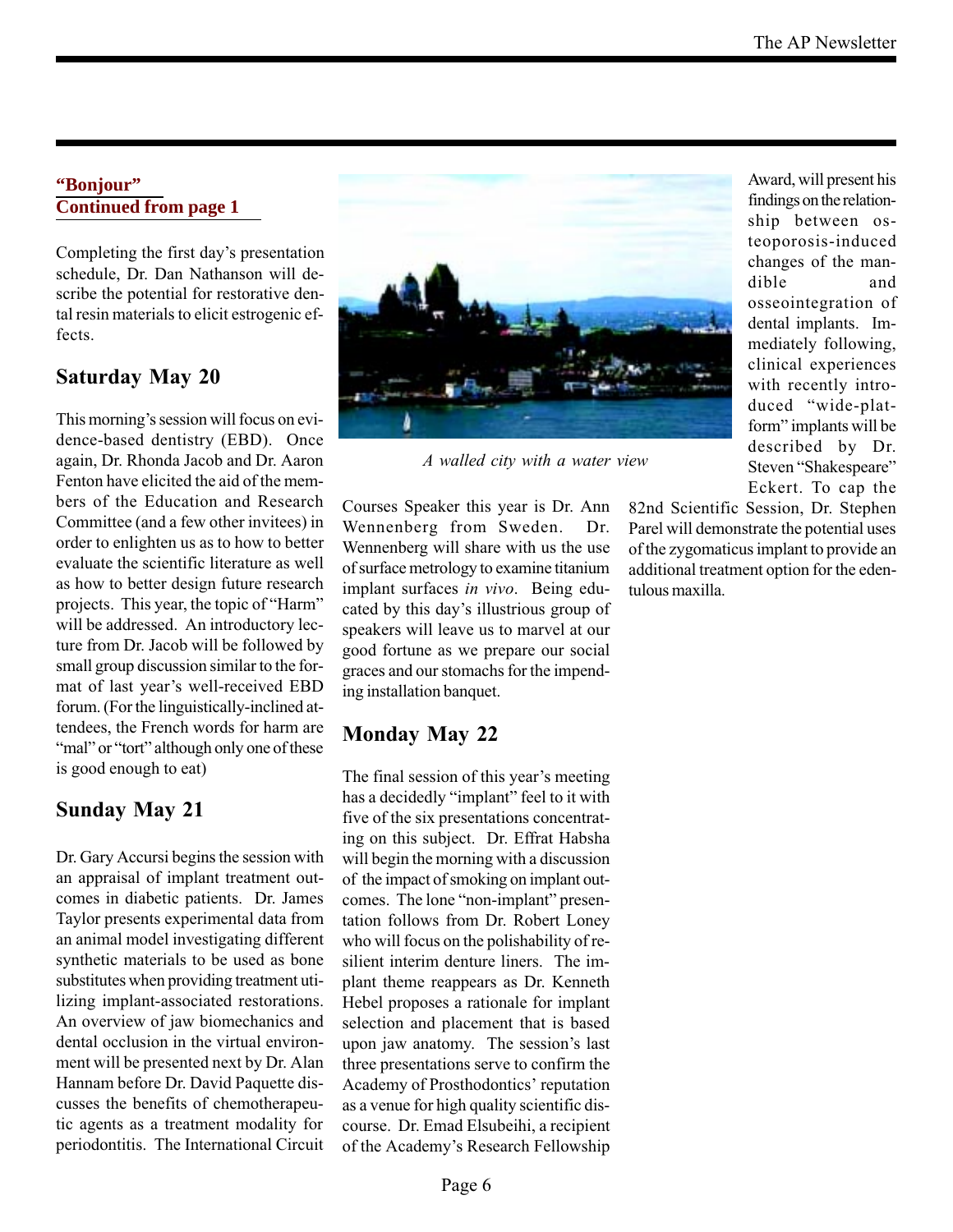## New Associates

career but now, 22 years later with three children, my wife and my practice, I realize that this might very well be my last destination. The climate of the Southwest and friendliness of the people have certainly been the anchors in staying here. With an effective winter of approximately 60 days, the opportunities for outdoor activities are practically year round. Bicycling, tennis and Boy Scouting fill up the majority of my outside activities. For cold weather fun, snow skiing remains a passion and perhaps a retirement activity. I tried mountain climbing this past year by attempting to summit Mt. Rainier. As I approached the 12,000 foot level, with 2,400 feet still remaining, discretion became the better part of valor and along with a fellow climber, I spent 5 hours in a bivy bag in a glacier field awaiting the opportunity to return to base camp. Zipped up in a bag for the 5 hours gave me a great chance to contemplate life.

Though I began my career in education, I always believed that the ultimate dental practice was the clinical specialty of prosthodontics. Delivery of specialty level prosthodontic care to the public is probably my greatest goal. The transformation of the specialty of prosthodontics from an academic/research focus to a private practice focus has been the biggest change during my career. The volunteer efforts I have made and continue to make center around advancing the delivery of prosthodontic care to the public with an emphasis on specialty care. In order for this to occur, the specialty must start to define itself by diagnostic criteria and not by procedural excellence. To define the specialty by procedure-fixed, removable, maxillofacial, implant-is self limiting and invites comparison by cost rather than by diagnosis and treatment success. Third party payers are discriminating against our patients because prosthodontists have not defined what we do—the diagnoses—as being different than general dentists. Prosthodontists can no longer depend on the defense of "we do it better" in this age of evidence-based treatment and outcomes assessment. My opportunity to join the Academy of Prosthodontics I hope will enable me to continue to contribute to the growth and development of the specialty of prosthodontics.

#### Clark Stanford

Clark Stanford, one of our new Associate Fellows, is a hybrid of different interests. He is currently on the faculty at The University of Iowa in the Dows Institute for Dental Research and the Department of Prosthodontics. His research and clinical interests are combined in a series of interdisciplinary projects which brings together a diverse interest in cell biology, bioengineering and clinical research. Currently he is performing a series of basic science and clinical research projects into the responses of the soft bone we often see in the posterior maxilla. These projects are currently funded by NIH, foundation grants and industry support. In addition to these projects, he has a strong patient practice, teaches four courses at the University (bone physiology, Prosthodontic treatment planning as well as research design and Biostatistics) along with clinical teaching in the Graduate Prosthodontic clinic. He serves on five editorial boards and on the governing panel of the AADR.

He maintains a sense of balance in all this by a variety of summer (hiking, gardening) and winter activities (cooking, cross country skiing). Many of the long winter nights in the cold Midwest are spent reading with a particular interest in history and politics. Conversations with a small group of friends over a glass of wine are one of the fondest ways he's found to enjoy and develop the friendships which make life worthwhile.